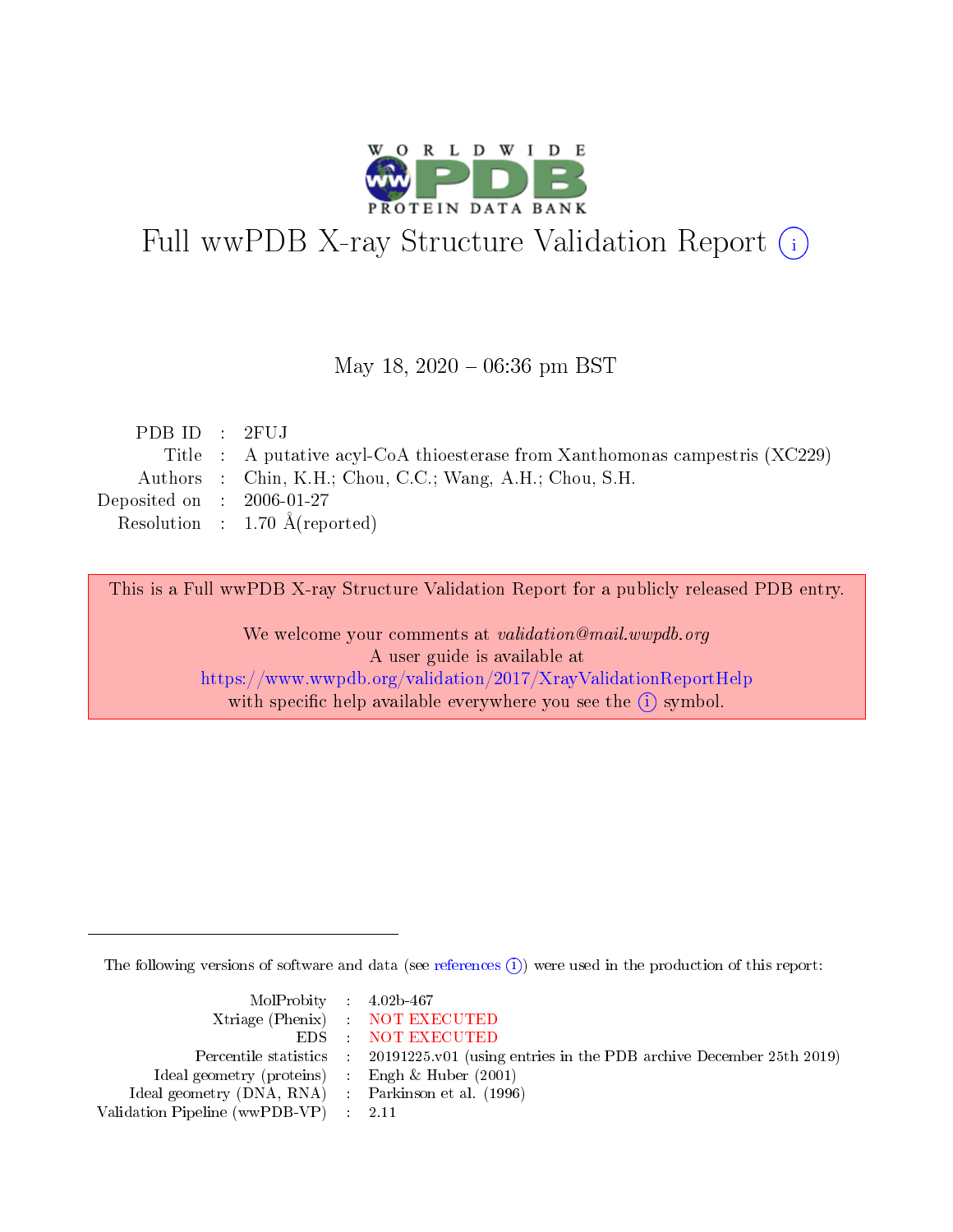# 1 [O](https://www.wwpdb.org/validation/2017/XrayValidationReportHelp#overall_quality)verall quality at a glance  $(i)$

The following experimental techniques were used to determine the structure: X-RAY DIFFRACTION

The reported resolution of this entry is 1.70 Å.

Percentile scores (ranging between 0-100) for global validation metrics of the entry are shown in the following graphic. The table shows the number of entries on which the scores are based.



| Metric                | Whole archive       | Similar resolution                                       |
|-----------------------|---------------------|----------------------------------------------------------|
|                       | (# $\rm{Entries}$ ) | $(\#\text{Entries}, \text{resolution range}(\text{\AA})$ |
| Clashscore            | 141614              | $4695(1.70-1.70)$                                        |
| Ramachandran outliers | 138981              | $4610(1.70-1.70)$                                        |
| Sidechain outliers    | 138945              | $4610(1.70-1.70)$                                        |

The table below summarises the geometric issues observed across the polymeric chains and their fit to the electron density. The red, orange, yellow and green segments on the lower bar indicate the fraction of residues that contain outliers for  $\geq=3$ , 2, 1 and 0 types of geometric quality criteria respectively. A grey segment represents the fraction of residues that are not modelled. The numeric value for each fraction is indicated below the corresponding segment, with a dot representing fractions  $\leq=5\%$ 

Note EDS was not executed.

| Mol | Chain | Length      | Quality of chain |     |  |  |     |
|-----|-------|-------------|------------------|-----|--|--|-----|
|     |       | ת הו<br>Iυ. | 57%              | 23% |  |  | 14% |

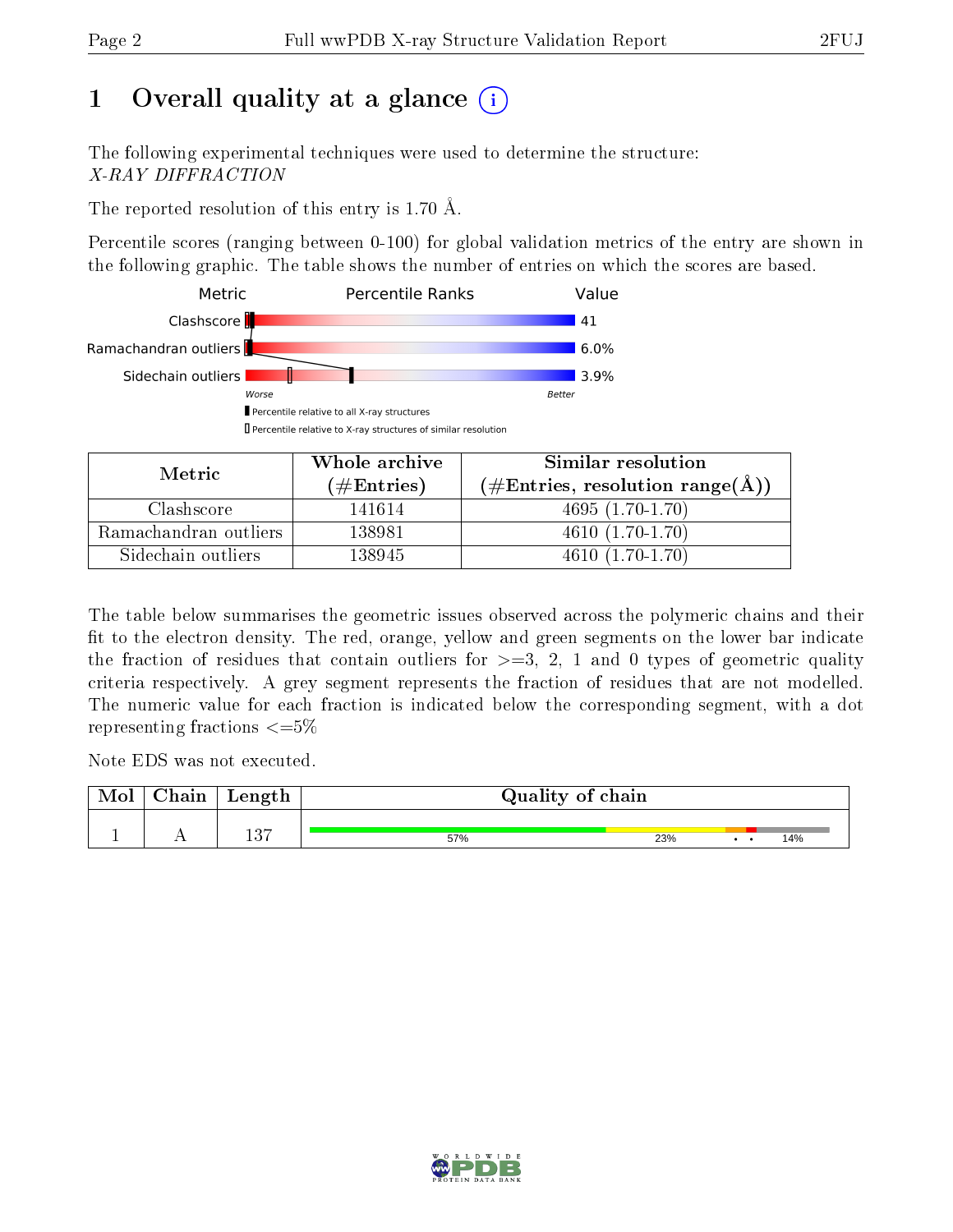# 2 Entry composition (i)

There are 2 unique types of molecules in this entry. The entry contains 1106 atoms, of which 0 are hydrogens and 0 are deuteriums.

In the tables below, the ZeroOcc column contains the number of atoms modelled with zero occupancy, the AltConf column contains the number of residues with at least one atom in alternate conformation and the Trace column contains the number of residues modelled with at most 2 atoms.

Molecule 1 is a protein called conserved hypothetical protein.

| Mol | Chain   Residues | $\rm{Atoms}$ |     |     |  |  | ZeroOcc   AltConf   Trace |  |
|-----|------------------|--------------|-----|-----|--|--|---------------------------|--|
|     | 118              | Total<br>935 | 594 | 166 |  |  |                           |  |

There are 3 discrepancies between the modelled and reference sequences:

| Chain |     | Residue   Modelled   Actual | Comment                       | Reference |
|-------|-----|-----------------------------|-------------------------------|-----------|
|       | - 2 | SER.                        | CLONING ARTIFACT   UNP Q8PBH4 |           |
|       | ÷.  | A SN                        | CLONING ARTIFACT   UNP Q8PBH4 |           |
|       |     |                             | CLONING ARTIFACT   UNP Q8PBH4 |           |

• Molecule 2 is water.

|  | Mol   Chain   Residues | Atoms       | ZeroOcc   AltConf |
|--|------------------------|-------------|-------------------|
|  |                        | $\rm Total$ |                   |

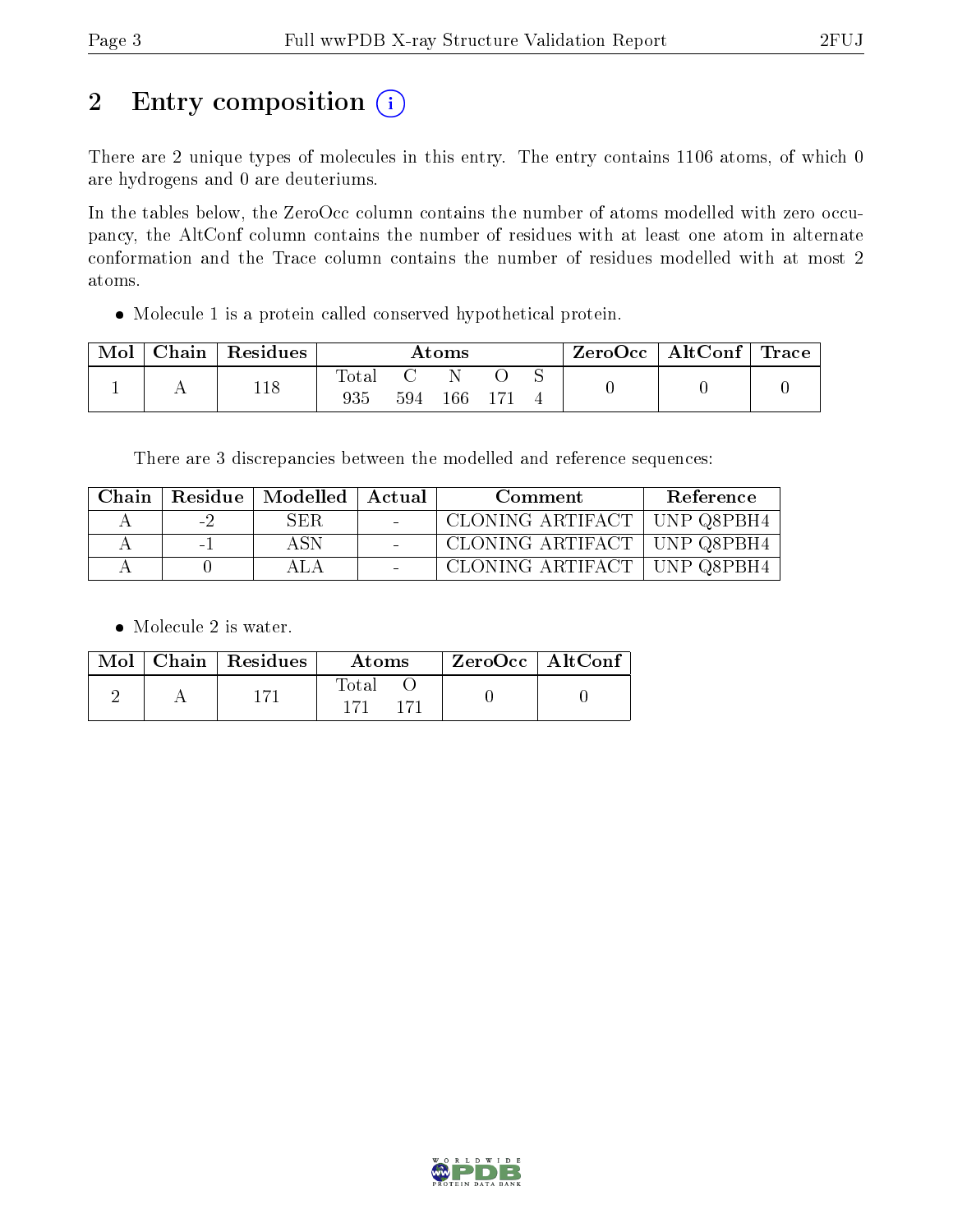# 3 Residue-property plots  $(i)$

These plots are drawn for all protein, RNA and DNA chains in the entry. The first graphic for a chain summarises the proportions of the various outlier classes displayed in the second graphic. The second graphic shows the sequence view annotated by issues in geometry. Residues are colorcoded according to the number of geometric quality criteria for which they contain at least one outlier: green  $= 0$ , yellow  $= 1$ , orange  $= 2$  and red  $= 3$  or more. Stretches of 2 or more consecutive residues without any outlier are shown as a green connector. Residues present in the sample, but not in the model, are shown in grey.

Note EDS was not executed.

• Molecule 1: conserved hypothetical protein



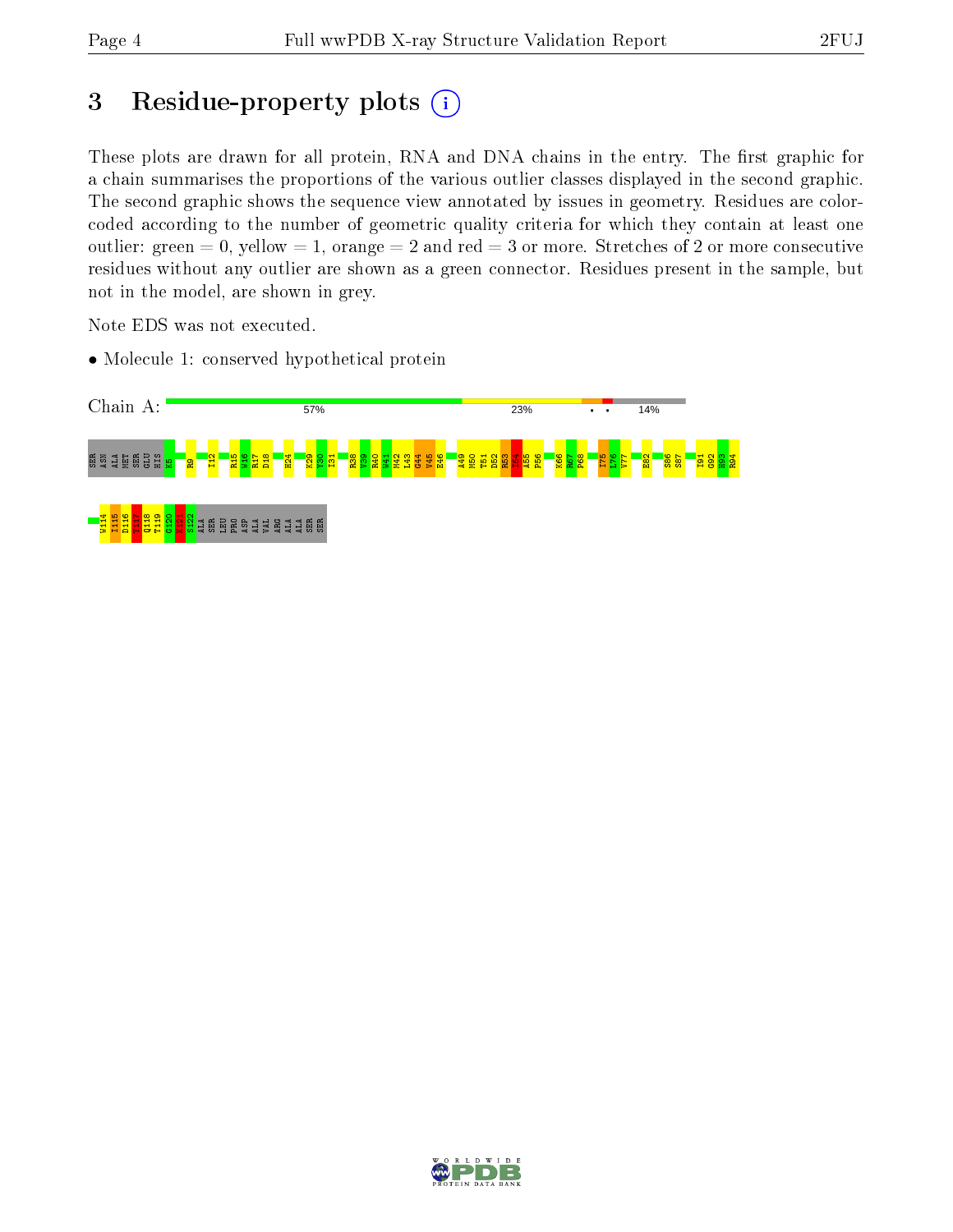# 4 Data and refinement statistics  $(i)$

Xtriage (Phenix) and EDS were not executed - this section is therefore incomplete.

| Property                               | Value                                                          | Source    |  |
|----------------------------------------|----------------------------------------------------------------|-----------|--|
| Space group                            | I <sub>23</sub>                                                | Depositor |  |
| Cell constants                         | $106.59\text{\AA}$<br>$106.59\text{\AA}$<br>$106.59\text{\AA}$ |           |  |
| a, b, c, $\alpha$ , $\beta$ , $\gamma$ | $90.00^\circ$<br>$90.00^\circ$<br>$90.00^\circ$                | Depositor |  |
| Resolution (A)                         | 26.60<br>$-1.70$                                               | Depositor |  |
| % Data completeness                    | (Not available) $(26.60-1.70)$                                 | Depositor |  |
| in resolution range)                   |                                                                |           |  |
| $\mathrm{R}_{merge}$                   | (Not available)                                                | Depositor |  |
| $\mathrm{R}_{sym}$                     | (Not available)                                                | Depositor |  |
| Refinement program                     | <b>CNS</b>                                                     | Depositor |  |
| $R, R_{free}$                          | 0.266<br>0.242                                                 | Depositor |  |
| Estimated twinning fraction            | No twinning to report.                                         | Xtriage   |  |
| Total number of atoms                  | 1106                                                           | wwPDB-VP  |  |
| Average B, all atoms $(A^2)$           | 26.0                                                           | wwPDB-VP  |  |

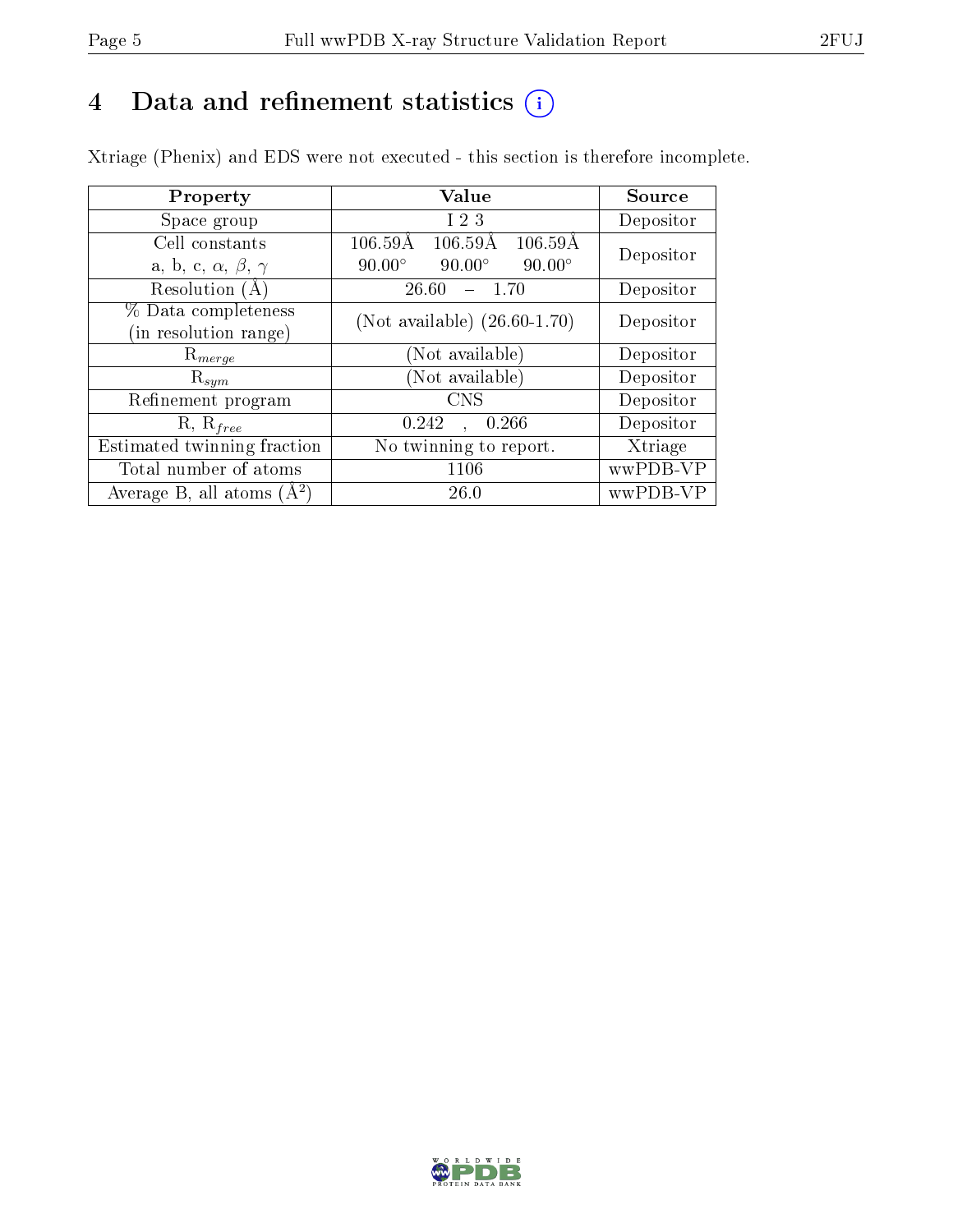# 5 Model quality  $(i)$

# 5.1 Standard geometry  $(i)$

The Z score for a bond length (or angle) is the number of standard deviations the observed value is removed from the expected value. A bond length (or angle) with  $|Z| > 5$  is considered an outlier worth inspection. RMSZ is the root-mean-square of all Z scores of the bond lengths (or angles).

| Mol | Chain |      | <b>Bond lengths</b>        | Bond angles |        |  |
|-----|-------|------|----------------------------|-------------|--------|--|
|     |       | RMSZ | $\#Z  > 5$ RMSZ $\#Z  > 5$ |             |        |  |
|     |       | 0.34 | 0/953                      | 0.68        | 0/1296 |  |

There are no bond length outliers.

There are no bond angle outliers.

There are no chirality outliers.

There are no planarity outliers.

## 5.2 Too-close contacts  $(i)$

In the following table, the Non-H and H(model) columns list the number of non-hydrogen atoms and hydrogen atoms in the chain respectively. The H(added) column lists the number of hydrogen atoms added and optimized by MolProbity. The Clashes column lists the number of clashes within the asymmetric unit, whereas Symm-Clashes lists symmetry related clashes.

| Mol |  |  | Chain   Non-H   H(model)   H(added)   Clashes   Symm-Clashes |
|-----|--|--|--------------------------------------------------------------|
|     |  |  |                                                              |
|     |  |  |                                                              |
|     |  |  |                                                              |

The all-atom clashscore is defined as the number of clashes found per 1000 atoms (including hydrogen atoms). The all-atom clashscore for this structure is 41.

All (77) close contacts within the same asymmetric unit are listed below, sorted by their clash magnitude.

| $Atom-1$            | Atom-2                     | Interatomic<br>distance $(A)$ | Clash<br>overlap $(A)$ |
|---------------------|----------------------------|-------------------------------|------------------------|
| 1: A:51:THR:CB      | 2: A:300:HOH:O             | 192                           |                        |
| 1: A:115: ILE: HG12 | 1: A:119:THR:HA            | 1.30                          | 1 1 1                  |
| 1: A:94: ARG:NH1    | $2:A:305:H\overline{OH:O}$ | 182                           | 1.06                   |
| 1: A:51:THR:HB      | 2: A:300:HOH:O             | 154                           | 195                    |

Continued on next page...

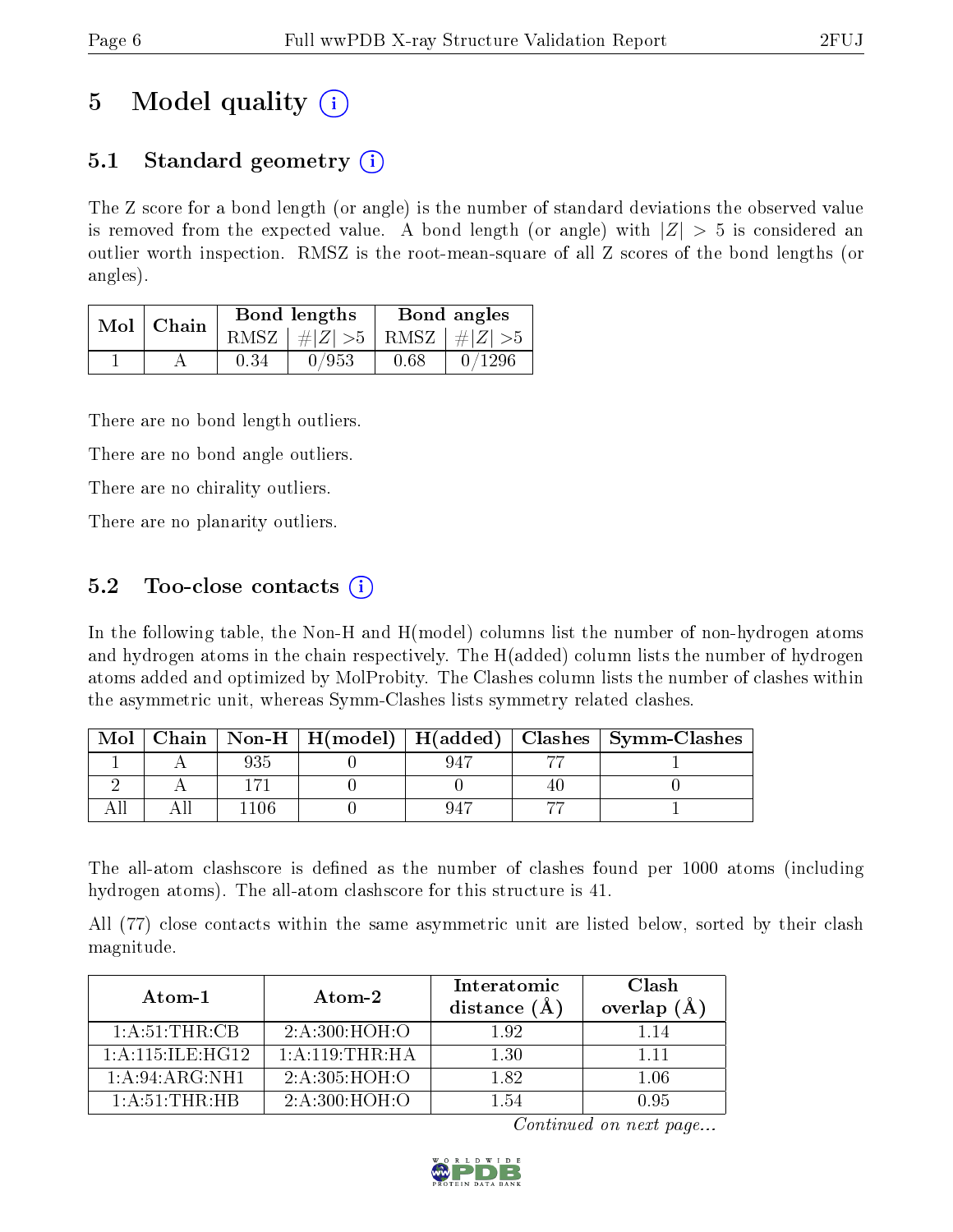| Continued from previous page |                                           | Interatomic    | Clash         |
|------------------------------|-------------------------------------------|----------------|---------------|
| Atom-1                       | Atom-2                                    | distance $(A)$ | overlap $(A)$ |
| 1: A:115: ILE: HG22          | 1: A:117:THR:H                            | 1.33           | 0.89          |
| 1:A:49:ALA:HB3               | 2:A:301:HOH:O                             | 1.73           | 0.88          |
| 1: A:51:THR:CA               | 2:A:300:HOH:O                             | 2.19           | 0.87          |
| 1:A:115:ILE:O                | 2:A:299:HOH:O                             | 1.97           | 0.82          |
| 1:A:43:LEU:CD2               | 2:A:301:HOH:O                             | 2.26           | 0.82          |
| 1:A:49:ALA:O                 | 1:A:50:MET:HG2                            | 1.78           | 0.82          |
| 1:A:115:ILE:HG23             | 1: A:118: GLN: C                          | 2.00           | 0.81          |
| 1:A:56:PRO:HD3               | $1:$ A:114:TRP:CZ3                        | 2.22           | 0.73          |
| 1: A:51:THR:CG2              | 2:A:300:HOH:O                             | 2.29           | 0.72          |
| 1: A:29: LYS: HE2            | 2:A:165:HOH:O                             | 1.91           | 0.70          |
| 1:A:82:GLU:HB2               | 2:A:269:HOH:O                             | 1.89           | 0.70          |
| 1: A:51:THR:HG22             | 2:A:300:HOH:O                             | 1.91           | 0.70          |
| 1: A:51:THR:HA               | 2:A:267:HOH:O                             | 1.90           | 0.69          |
| 1: A:117:THR:HG23            | 2:A:279:HOH:O                             | 1.93           | 0.68          |
| 1: A: 51: THEN: HB           | 2:A:266:HOH:O                             | 1.93           | 0.68          |
| 1:A:52:ASP:N                 | 2:A:300:HOH:O                             | 2.27           | 0.68          |
| 1:A:12:ILE:HD12              | 1: A:77: VAL:HG21                         | 1.76           | 0.67          |
| 1: A: 75: ILE: HD13          | 1:A:75:ILE:H                              | 1.60           | 0.66          |
| 1:A:115:ILE:HG12             | 1: A:119:THR:CA                           | 2.18           | 0.65          |
| 1: A:87:SER:HA               | 1:A:121:LYS:HB3                           | 1.80           | 0.63          |
| 1: A:117:THR:HG22            | 1:A:118:GLN:N                             | 2.13           | 0.63          |
| 1: A:45: VAL:HG21            | 2:A:274:HOH:O                             | 1.97           | 0.63          |
| 1: A:115: ILE: HG22          | 1:A:116:ASP:N                             | 2.14           | 0.63          |
| 1:A:49:ALA:N                 | 2:A:301:HOH:O                             | 2.26           | 0.62          |
| 1:A:24:HIS:CD2               | 1: A:68: PRO:HB2                          | 2.36           | 0.60          |
| 1: A:66: LYS: HE2            | 2:A:260:HOH:O                             | 2.00           | 0.60          |
| 1:A:49:ALA:CB                | 2:A:301:HOH:O                             | 2.39           | 0.59          |
| 1: A: 121: LYS: HE3          | $1:\!A\!:\!121:\!LYS\!:\!\overline{\!HA}$ | 1.85           | 0.59          |
| 1:A:43:LEU:HB3               | 2:A:224:HOH:O                             | 2.03           | 0.58          |
| 1:A:15:ARG:HB2               | 2:A:227:HOH:O                             | 2.04           | 0.58          |
| 1:A:18:ASP:N                 | 2:A:227:HOH:O                             | 2.37           | 0.58          |
| 1: A: 43: LEU: HD13          | 1:A:43:LEU:O                              | 2.05           | 0.56          |
| 1:A:92:GLY:HA3               | 2:A:269:HOH:O                             | 2.04           | 0.56          |
| 1: A:42:MET:HG2              | 2:A:263:HOH:O                             | 2.05           | 0.56          |
| 1: A:45: VAL:HG21            | 2:A:219:HOH:O                             | 2.06           | 0.56          |
| 1: A:46: GLU: HA             | 2:A:228:HOH:O                             | 2.05           | 0.56          |
| 1:A:17:ARG:HB3               | 2:A:227:HOH:O                             | 2.04           | 0.55          |
| 1: A:40: ARG: NH1            | 2:A:223:HOH:O                             | 2.31           | 0.54          |
| 1: A:115: ILE: HG13          | 2:A:176:HOH:O                             | 2.08           | 0.54          |
| 1: A:54:ILE:O                | 1:A:54:ILE:HD13                           | 2.07           | 0.54          |
| 1:A:115:ILE:HG23             | 1:A:118:GLN:N                             | 2.23           | 0.54          |

Continued from previous page.

Continued on next page...

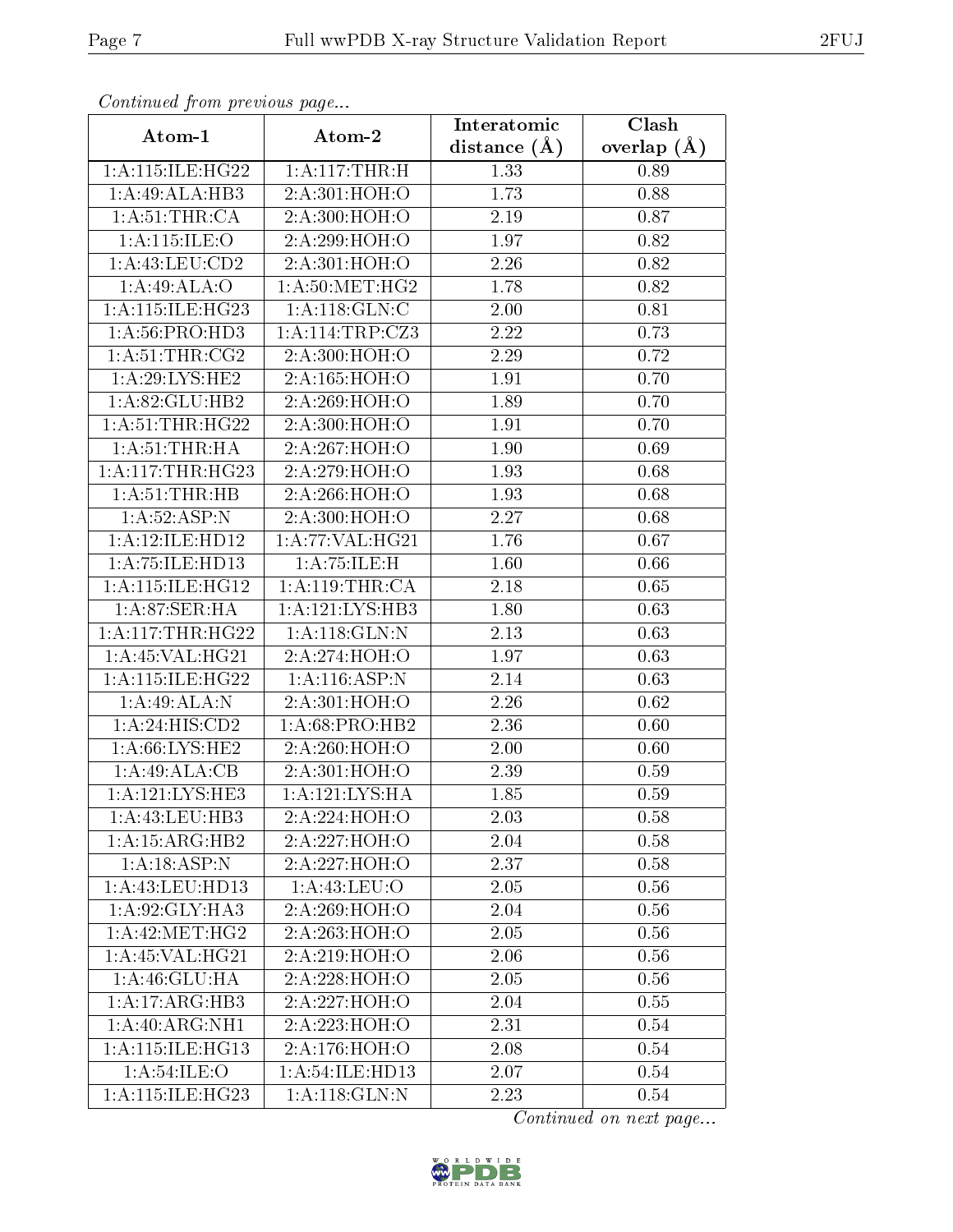| contentwow from procto we page        |                             | Interatomic       | Clash           |  |
|---------------------------------------|-----------------------------|-------------------|-----------------|--|
| Atom-1                                | Atom-2                      | distance $(A)$    | overlap $(\AA)$ |  |
| 1:A:115:ILE:HG22                      | 1: A:117:THR:N              | $2.15\,$          | 0.53            |  |
| 1:A:44:GLY:O                          | 1: A:45:VAL: C              | 2.47              | 0.53            |  |
| 1:A:56:PRO:HD3                        | 1: A:114:TRP:CH2            | 2.44              | 0.53            |  |
| 1:A:12:ILE:HD12                       | 1: A:77: VAL: CG2           | 2.39              | 0.53            |  |
| 1:A:45:VAL:O                          | 1:A:46:GLU:HG3              | $\overline{2.08}$ | 0.53            |  |
| 1: A:12: ILE: O                       | 1:A:75:ILE:HD13             | 2.09              | $0.52\,$        |  |
| 1:A:91:ILE:HD12                       | 1: A:91: ILE:N              | $\overline{2.25}$ | 0.51            |  |
| 1:A:115:ILE:HG23                      | 1: A:118: GLN:O             | 2.11              | 0.50            |  |
| 1: A:38: ARG:O                        | 1:A:42:MET:HG3              | 2.12              | 0.49            |  |
| 1:A:118:GLN:NE2                       | 2:A:280:HOH:O               | 2.44              | 0.49            |  |
| 1:A:15:ARG:CB                         | 2:A:227:HOH:O               | $\overline{2.59}$ | 0.49            |  |
| 1: A:45:VAL: N                        | 2:A:225:HOH:O               | 2.44              | 0.49            |  |
| 1: A:45: VAL:HG12                     | 1: A:46: GLU:N              | 2.28              | 0.48            |  |
| 1:A:115:ILE:HG23                      | $1:A:118:\overline{GLN:CA}$ | 2.43              | 0.47            |  |
| 1: A:115: ILE: CG2                    | 1:A:116:ASP:N               | 2.76              | 0.46            |  |
| 1:A:43:LEU:HD23                       | 2:A:301:HOH:O               | $\overline{2.02}$ | 0.46            |  |
| 1: A: 121: LYS: HG3                   | 1: A: 121: LYS: O           | $\overline{2.16}$ | 0.46            |  |
| 1: A:66: LYS:CE                       | 2:A:260:HOH:O               | 2.62              | 0.46            |  |
| 1: A:50: MET:O                        | 1:A:51:THR:HG23             | 2.15              | 0.46            |  |
| 1: A:51:THR:HA                        | 2:A:300:HOH:O               | 2.04              | 0.45            |  |
| 1: A: 43: LEU: HD12                   | 2:A:224:HOH:O               | $\overline{2.16}$ | 0.45            |  |
| 1: A:50:MET:HE2                       | 1: A:50:MET:HA              | 1.99              | 0.44            |  |
| 1:A:45:VAL:HG11                       | 2:A:274:HOH:O               | 2.18              | 0.44            |  |
| 1: A: 42: MET: HB2                    | 1:A:42:MET:HE2              | 1.89              | 0.42            |  |
| 1:A:75:ILE:N                          | 1:A:75:ILE:HD13             | 2.30              | 0.42            |  |
| 1: A:9: ARG: NH1                      | 2:A:226:HOH:O               | 2.44              | 0.42            |  |
| 1: A:87: SER:HB2                      | 2:A:176:HOH:O               | 2.19              | 0.42            |  |
| 1: A:53: ARG:O                        | 1: A: 55: ALA: N            | $\overline{2.53}$ | 0.41            |  |
| 1: A: 114: TRP: C                     | 1: A:115: ILE: HG13         | 2.41              | 0.41            |  |
| 1: A: 43: LEU: HD13                   | 1: A: 43: LEU: C            | 2.42              | 0.40            |  |
| 1: A:86: SER:O                        | 1:A:121:LYS:HB3             | 2.22              | 0.40            |  |
| $1: A:115: \overline{\text{ILE:CG1}}$ | 2:A:176:HOH:O               | 2.68              | 0.40            |  |

Continued from previous page.

All (1) symmetry-related close contacts are listed below. The label for Atom-2 includes the symmetry operator and encoded unit-cell translations to be applied.

| Atom-1                             | Atom-2                     | Interatomic<br>distance $(A)$ | Clash<br>overlap $(A)$ |
|------------------------------------|----------------------------|-------------------------------|------------------------|
| $-1:$ A $:$ 31:H.E $\cdot$ CD1 $-$ | 1:A:31:ILE:CD1[4]<br>-5651 | 75                            | J.45                   |

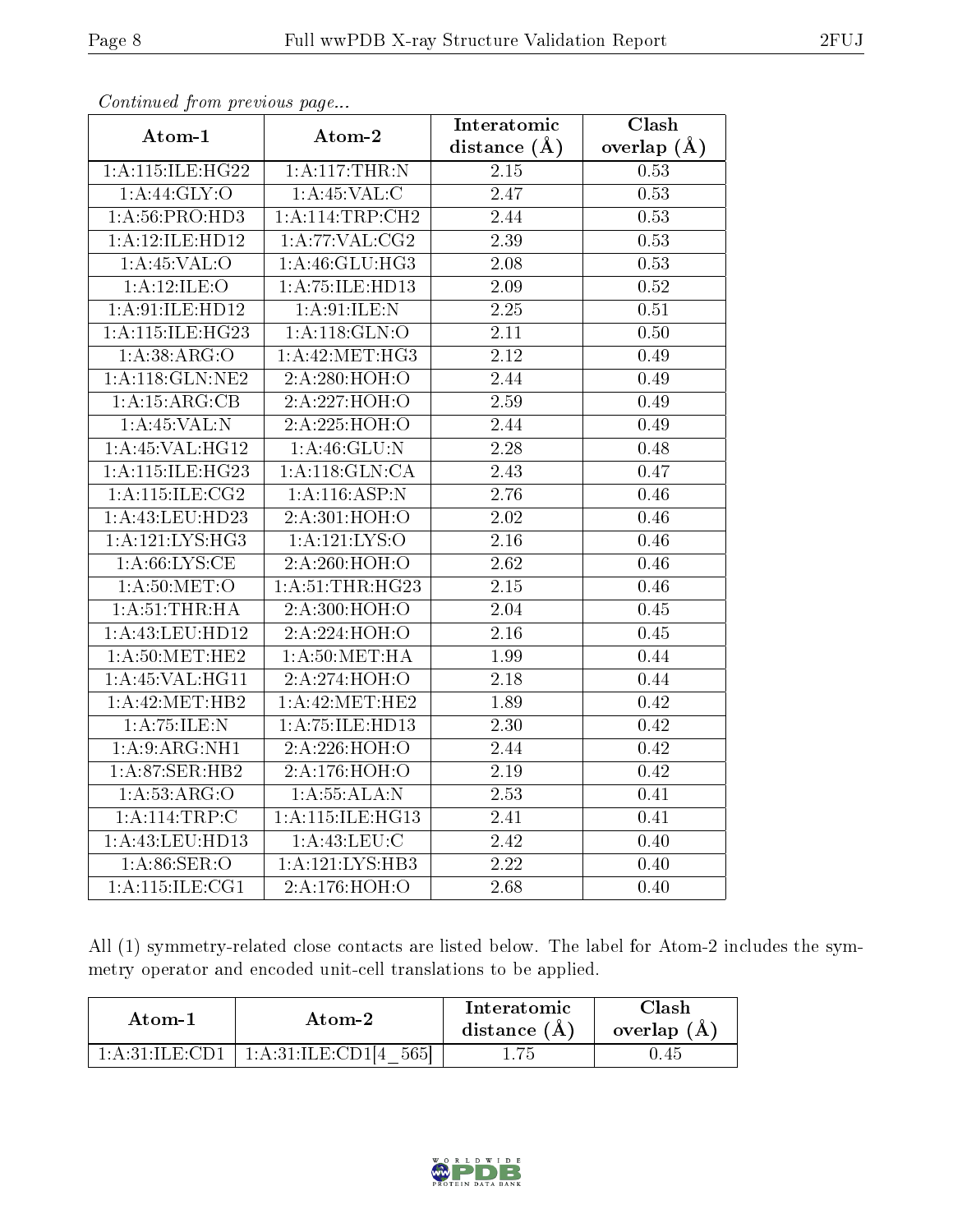# 5.3 Torsion angles (i)

### 5.3.1 Protein backbone  $(i)$

In the following table, the Percentiles column shows the percent Ramachandran outliers of the chain as a percentile score with respect to all X-ray entries followed by that with respect to entries of similar resolution.

The Analysed column shows the number of residues for which the backbone conformation was analysed, and the total number of residues.

| Mol   Chain | Analysed                               |  |         | $\perp$ Favoured   Allowed   Outliers   Percentiles |
|-------------|----------------------------------------|--|---------|-----------------------------------------------------|
|             | $116/137(85\%)$   107 (92\%)   2 (2\%) |  | 7 (6\%) | $\boxed{1}$ $\boxed{0}$                             |

All (7) Ramachandran outliers are listed below:

| Mol | Chain | Res | <b>Type</b> |
|-----|-------|-----|-------------|
|     |       | 45  | <b>VAL</b>  |
|     |       | 53  | $\rm{ARG}$  |
|     |       | 115 | ILE         |
|     |       | 117 | THR.        |
|     |       | 121 | <b>LYS</b>  |
|     |       | 44  | <b>GLY</b>  |
|     |       | 5/  | H.E         |

#### 5.3.2 Protein sidechains  $(i)$

In the following table, the Percentiles column shows the percent sidechain outliers of the chain as a percentile score with respect to all X-ray entries followed by that with respect to entries of similar resolution.

The Analysed column shows the number of residues for which the sidechain conformation was analysed, and the total number of residues.

| Mol   Chain | Analysed                               | Rotameric   Outliers   Percentiles |  |
|-------------|----------------------------------------|------------------------------------|--|
|             | $103/117$ (88\%)   99 (96\%)   4 (4\%) |                                    |  |

All (4) residues with a non-rotameric sidechain are listed below:

| Mol | $C$ hain | Res | Type |
|-----|----------|-----|------|
|     |          | 54  | H.E  |
|     |          | 75  | H.E  |
|     |          | 117 | THR. |
|     |          | 121 | LVS  |

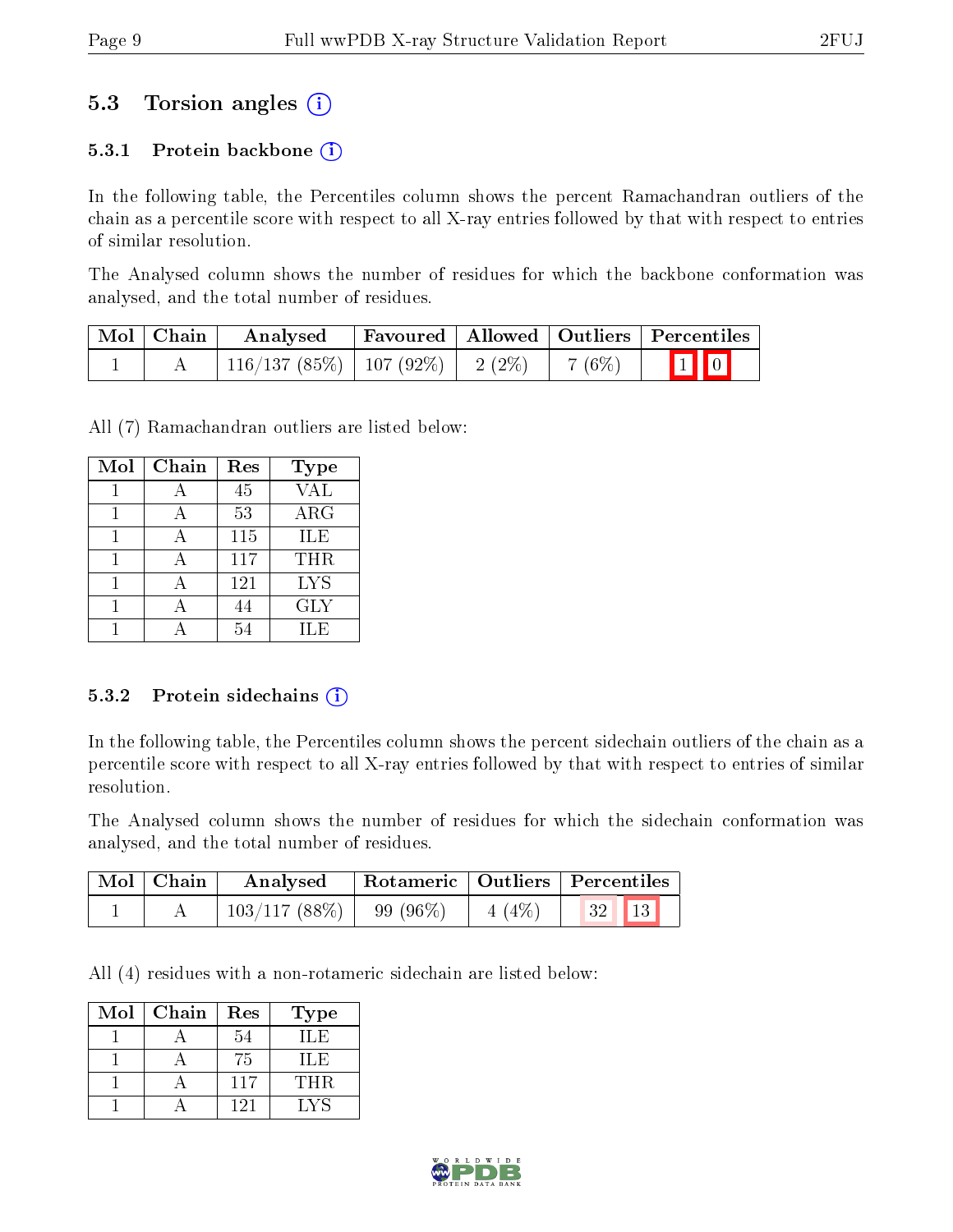Some sidechains can be flipped to improve hydrogen bonding and reduce clashes. All (4) such sidechains are listed below:

| Mol | Chain | Res | Type       |
|-----|-------|-----|------------|
|     |       | 24  | <b>HIS</b> |
|     |       | 62  | ASN        |
|     |       | 98  | GL N       |
|     |       | 109 | ASN        |

#### 5.3.3 RNA (i)

There are no RNA molecules in this entry.

#### 5.4 Non-standard residues in protein, DNA, RNA chains (i)

There are no non-standard protein/DNA/RNA residues in this entry.

### 5.5 Carbohydrates  $(i)$

There are no carbohydrates in this entry.

## 5.6 Ligand geometry  $(i)$

There are no ligands in this entry.

## 5.7 [O](https://www.wwpdb.org/validation/2017/XrayValidationReportHelp#nonstandard_residues_and_ligands)ther polymers  $(i)$

There are no such residues in this entry.

## 5.8 Polymer linkage issues  $(i)$

There are no chain breaks in this entry.